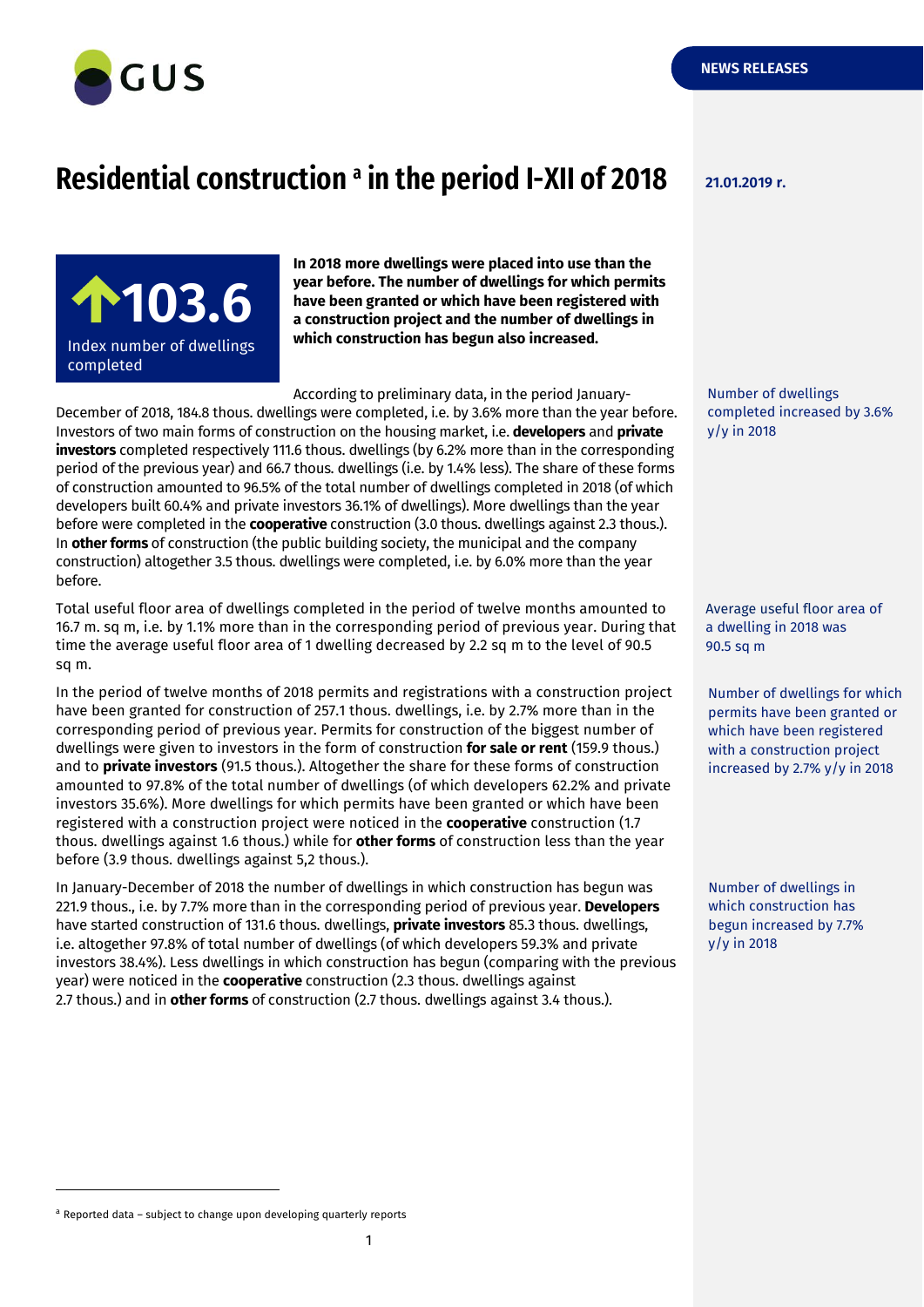



## **Table 1. Residential construction results**

|                                                                             | 2018                   |                 |                     |                        |                    |
|-----------------------------------------------------------------------------|------------------------|-----------------|---------------------|------------------------|--------------------|
| Forms of construction                                                       | XII                    |                 |                     | $I-XII$                |                    |
|                                                                             | Number of<br>dwellings | XII<br>2017=100 | XI<br>2018=100      | Number of<br>dwellings | $-XII$<br>2017=100 |
| <b>Dwellings completed</b>                                                  |                        |                 |                     |                        |                    |
| <b>Total</b>                                                                | 20 938                 | 112.8           | 118.5               | 184783                 | 103.6              |
| Private                                                                     | 6732                   | 96.4            | 117.8               | 66 684                 | 98.6               |
| For sale or rent                                                            | 13 3 65                | 121.7           | 122.3               | 111 550                | 106.2              |
| Cooperative                                                                 | 462                    | 140.4           | 132.0               | 3 0 0 2                | 129.9              |
| Othersb                                                                     | 379                    | 136.3           | 56.6                | 3 5 4 7                | 106.0              |
| Dwellings for which permits have been granted or which have been registered |                        |                 |                     |                        |                    |
| with a construction project                                                 |                        |                 |                     |                        |                    |
| <b>Total</b>                                                                | 19 3 25                | 100.5           | 97.9                | 257 072                | 102.7              |
| Private                                                                     | 5649                   | $x^c$           | 87.3                | 91 4 8 5               | $X^C$              |
| For sale or rent                                                            | 13 053                 | $x^c$           | 99.6                | 159 923                | $x^c$              |
| Cooperative                                                                 | 236                    | 122.3           | more than<br>6-fold | 1732                   | 107.0              |
| Othersb                                                                     | 387                    | 104.3           | more than<br>2-fold | 3 9 3 2                | 75.5               |
| Dwellings in which construction has begun                                   |                        |                 |                     |                        |                    |
| <b>Total</b>                                                                | 11091                  | 91.0            | 66.0                | 221907                 | 107.7              |
| Private                                                                     | 2 9 4 7                | $x^c$           | 54.7                | 85 304                 | $x^c$              |
| For sale or rent                                                            | 7973                   | $x^c$           | 71.9                | 131 627                | $x^c$              |
| Cooperative                                                                 | 70                     | 29.7            | 29.7                | 2 3 1 2                | 84.2               |
| Othersb                                                                     | 101                    | 51.8            | 126.3               | 2 6 6 4                | 79.3               |

-

**b** The public building society, municipal and company construction

<sup>&</sup>lt;sup>c</sup> Since January 2018 data regarding the effects of "the private construction" concern only dwellings realized for the investor's own needs; dwellings for sale or rent provided by individual investors (included into this form of construction so far) have been included into the form of construction "for sale or rent", therefore, indices in relation to the corresponding period of the previous year will be presented starting from January 2019.